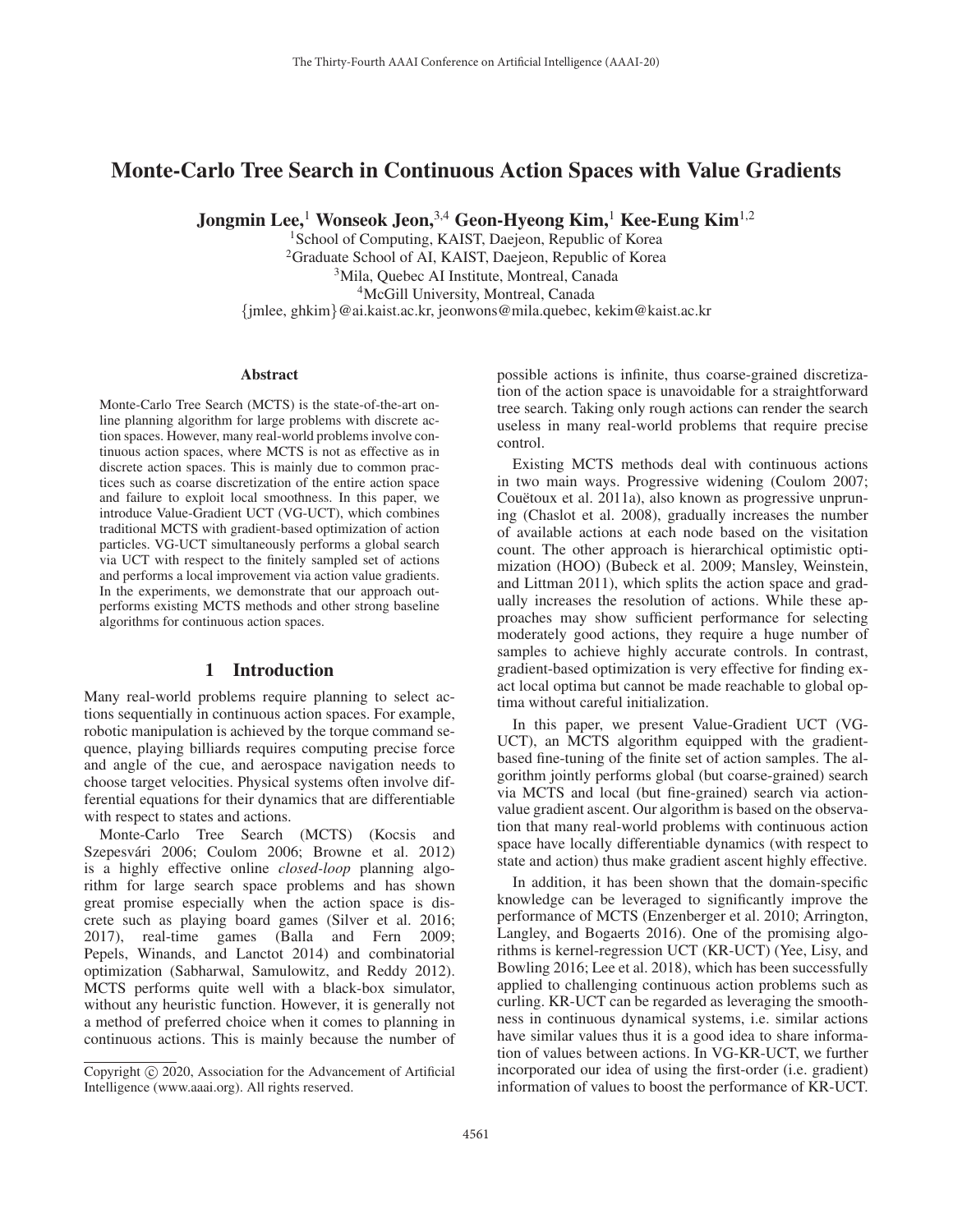# 2 Background

#### Notations and Basic Formulation

We consider continuous MDP  $\langle S, A, P, r \rangle$ , where  $S \subset \mathbb{R}^n$ is a set of states s,  $A \subset \mathbb{R}^m$  is a set of actions  $a, \mathcal{P}: \mathcal{S} \times \mathcal{A} \rightarrow$  $Pr(S)$  is a transition function, and  $r(s, a) \in \mathbb{R}$  is the immediate reward for taking action  $\alpha$  in state  $s$ . We consider the transition  $s' \sim \mathcal{P}(\cdot | s, a)$  whose samples are generated by a deterministic function  $\rho$  of an input noise variable  $\xi$  and conditioning variables  $s, a: s' = \rho(s, a, \xi)$  where  $\xi \sim p(\xi)$  with a fixed noise distribution. A policy  $\pi_t : \mathcal{S} \to \mathcal{A}$  is a mapping from state to action at time step  $t$ . The goal is to maximize the expected cumulative rewards  $\mathbb{E} \left[ \sum_{t=0}^{\infty} r(s_t, a_t) \right]$ , which is assumed to be finite for all policies. We also assume the differentiable transition and reward function.

Online planning methods compute a policy for a limited horizon T, treating the current state as the initial state  $s_0$ . Specifically, they solve the following optimization problem within the limited computational budget to obtain optimal sequence of per-step policies  $\pi_0^*, \ldots, \pi_T^*$ :

$$
\underset{\pi_0,\ldots,\pi_T}{\arg\max} V(s_0) = \mathbb{E}_{\mathcal{P}} \left[ \sum_{t=0}^T r(s_t, a_t) \mid s_0 \right] \qquad (1)
$$
  
s.t.  $a_t = \pi_t(s_t) \quad \forall t = 0,\ldots,T$ 

After solving Eq. (1), the first action  $a_0^* = \pi_0^*(s_0)$  is executed, and then re-planning is performed at the next time step. The planning horizon  $T$  trades off between searching for high-quality long-term policies and computation time required to solve the optimization problem (Jiang et al. 2015). We assume a *black-box* forward simulator  $G$  that generates samples of the next state  $s'$  and reward  $r$ , given the current state s, action a, and noise  $\xi$  to be used with the planner, i.e.  $(s', r) = \mathcal{G}(s, a, \xi)$  where  $\xi \sim p(\xi)$  is a known noise density function. We use a notation  $x_{i:j}$  to denote a list of  ${x_i, x_{i+1}, \ldots, x_{j-1}, x_j}.$ 

# Monte-Carlo Tree Search

Monte-Carlo tree search (MCTS) (Browne et al. 2012) is a generic online closed-loop planning algorithm that combines random sampling and tree search. Starting from an empty tree, it iteratively performs finite-horizon simulations from the current state and selects a leaf node for expansion. UCT (Kocsis and Szepesvári 2006) is an MCTS algorithm that adopts UCB1 (Auer, Cesa-Bianchi, and Fischer 2002) as the action selection rule at each internal *decision node*  $\nu^D$  *(associated to state)* of the search tree:

$$
\underset{\nu^{C} \in \text{CHILDREN}(\nu^{D})}{\arg \max} Q(\nu^{D}, \nu^{C}) + c \sqrt{\frac{\log N(\nu^{D})}{N(\nu^{D}, \nu^{C})}} \quad (2)
$$

where CHILDREN $(\nu^D)$  is a set of child nodes of  $\nu^D$  (or equivalently a set of possible actions at the current state),  $Q(\nu^D, \nu^C)$  is the average of the sampled rewards when the child *chance node*  $v^C$  *(associated to action)* is selected in  $v_{\rm p}^D$ ,  $N(\nu^D)$  is the number of simulations performed through  $\nu_{\rho}^{D}$ ,  $N(\nu^{D}, \nu^{C})$  is the number of times  $\nu^{C}$  is selected in  $\nu^D$ , c is the exploration constant to adjust the explorationexploitation trade-off. After  $\nu^C$  is selected using Eq. (2), the state transition occurs by taking the action stored in  $\nu^C$  (i.e.  $s' = \rho(s, \text{ACTION}(\nu^C), \xi)$  where  $\xi \sim p(\xi)$ ). Then, the simulation continues with the child node  $\nu^{D}$ , which corresponds to the sampled noise  $\xi$  (or equivalently the sampled state s'). UCT expands the search tree non-uniformly, focusing more search efforts into promising nodes. UCT solves Eq. (1) in an anytime manner, and it can be formally shown that UCT chooses an optimal action at the root node  $a_0^* = \pi_0^*(s_0)$  with probability 1 as the number of simulations goes to infinity in *finite* MDPs.

### Progressive Widening

In *continuous* MDPs, the vanilla UCT no longer works since each action should be tried at least once but there are infinitely many actions. One of the widely adopted approaches to the problem is *progressive widening* (Coulom 2007; Chaslot et al. 2008), which maintains a finite list of chance nodes (or equivalently list of actions) to be searched and incrementally adds a new child chance node  $\nu^C$  to the list based on the visitation counts. Specifically, a new child node is added every time the following is satisfied:

$$
\lfloor N(\nu^D)^{\alpha} \rfloor \ge |\text{CHILDREN}(\nu^D)| \tag{3}
$$

where  $\alpha \in (0,1)$  is a parameter that controls the (sublinear) growth rate, which enables accumulate enough information for the best action on the list. As a new node  $\nu^C$ is created, a new action particle a to be stored in  $\nu^C$  is either sampled from a probability distribution  $a \sim \pi_{\text{sampler}}(\cdot|s)$ or generated deterministically (e.g. in the direction of increasing the coverage of action space). The newly generated action particle a is then stored in  $\text{ACTION}(\nu^C)$  (and in INIT-ACTION( $\nu^C$ ) too). However, this approach still suffers from coarse-grained discretization and requires a vast amount of action particles to precisely select optimal actions. In the continuous and stochastic environment, there are also infinitely many possible transitions. In order to make MCTS be consistent, we also gradually add a new child decision node  $\nu^{D}$  to CHILDREN $(\nu^C)$  when the following inequality is satisfied, which is *double progressive widening* (Couëtoux et al. 2011a) technique:

$$
\lfloor N(\nu^D, \nu^C)^\beta \rfloor \ge |\text{CHILDREN}(\nu^C)| \tag{4}
$$

where  $\beta \in (0, 1)$  is a (sublinear) growth rate parameter. As a new decision node  $\nu^{D}$  is created, a new noise is sampled from the noise distribution  $\xi \sim p(\xi)$  and is stored to  $\nu^{D}$ . Then, the next state can always be obtained deterministically from this noise  $s' = \rho(s, a, \xi)$ . If the condition (4) is not met, the least visited decision node is traversed (Auger, Couëtoux, and Teytaud 2013) or any decision node can be selected uniformly. From now, we will refer to  $\hat{p}(\xi)$  as a noise sampling distribution, which follows  $p(\xi)$  if the condition (4) is satisfied or selects an existing noise in  $\nu^{D}$   $\in$  CHILDREN $(\nu^C)$  by the predefined rule otherwise.

### Other Related Work

There is a significant body of important work on extending MCTS to continuous action spaces.

HOOT (Mansley, Weinstein, and Littman 2011) replaces the UCB1 action selection rule by HOO (Bubeck et al. 2009)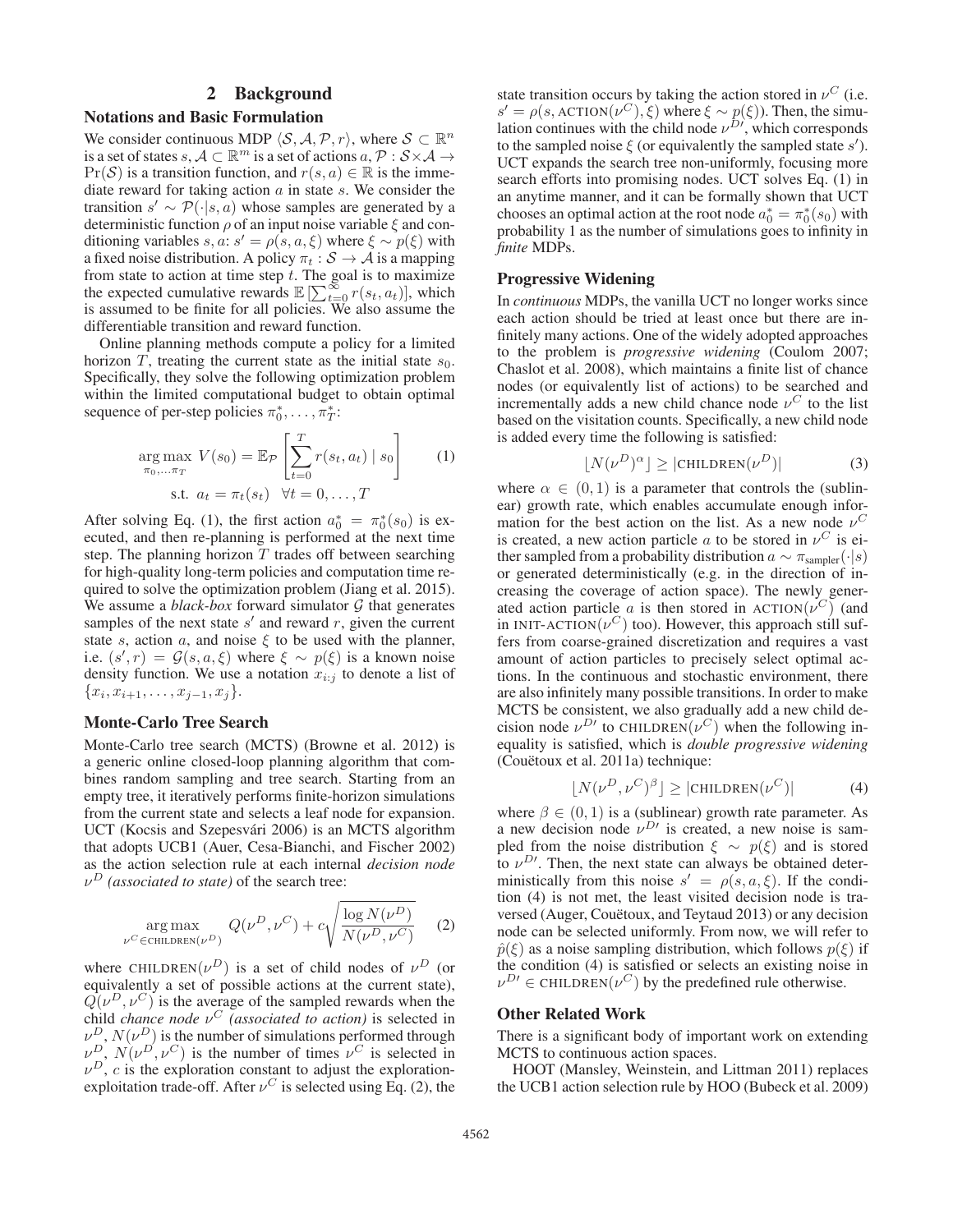in UCT to deal with continuous actions in discrete state environments. HOLOP (Weinstein and Littman 2012) takes an alternative approach of leveraging HOO by representing the entire planning problem as a continuous bandit problem, where actions correspond to plans.

The progressive widening approach has been extended to stochastic continuous state and action planning problems through double progressive widening (Couetoux et al. 2011a), where the progressive widening is applied to states as well as actions. In order to improve the performance of MCTS with progressive widening, cRAVE (Couetoux et al. 2011b) adopts the RAVE heuristic (Gelly and Silver 2011) using the Gaussian convolution, encouraging information sharing among actions in the entire subtree. KR-UCT (Yee, Lisy, and Bowling 2016) also encourages information sharing between actions in the same node through kernel regression, where new action generation is guided by kernel density estimation. KR-UCT has outperformed cRAVE in the simulated curling domain and is regarded as the state-of-theart.

Another simple online planning algorithm for continuous control is Random Shooting (Nagabandi et al. 2018). It is a simple sampling-based planning method that generates multiple action sequences, computes the rewards for each trajectory and chooses the first action of the trajectory with the highest cumulative rewards. Cross-entropy method (CEM) (Rubinstein and Kroese 2004; Weinstein and Littman 2013) is also popular method for online planning. It iterates the procedure of sampling action sequences and fitting a new distribution (e.g. Gaussian) to top- $K$  action sequences with the highest rewards alternatively.

# 3 VG-UCT for Continuous Actions

Many real-world problems with continuous state and action spaces have locally smooth dynamics. Nonetheless, to the best of our knowledge, using the first-order information (i.e. gradients) of the environment dynamics in MCTS has been mostly unexplored. In this section, we establish Value-Gradient UCT (VG-UCT), an MCTS algorithm that effectively uses this additional information. We first introduce the algorithm that uses the exact gradients of the dynamics with white-box model that can yield analytic derivatives, and then present its practical version that requires only blackbox simulator  $(s^{\prime}, r) = \mathcal{G}(s, a, \xi)$ .

# (Stochastic) Value Gradients

The goal of online planning is to directly optimize the sequence of policies at each time step  $\pi_0, \ldots, \pi_T$ , rather than optimizing a single parameter  $\theta$  of the parameterized policy  $\pi_{\theta}$ . Suppose that the initial state  $s_0$  and the sequence of policies  $\pi_0, \ldots, \pi_T$  are given. Then, as described in Figure 4 in Appendix A, we can sequentially obtain rewards  $r_{0:T}$  at every time step through intermediate states  $s_{0:T}$  and actions  $a_{0:T}$ , which are computed by  $a_t = \pi_t(s_t)$ ,  $r_t = r(s_t, a_t)$ , and  $s_{t+1} = \rho(s_t, a_t, \xi_t)$  where  $\xi_t \sim p(\xi)$ . Then, differentiating the planning objective in Eq. (1) with respect to  $s_t$  and  $\pi_t$  yields the stochastic value-gradient (Heess et al. 2015):

$$
\frac{\partial V(s_t, \pi_{t:T})}{\partial s_t} = \frac{\partial r_t}{\partial s_t} + \frac{\partial \pi_t}{\partial s_t} \frac{\partial r_t}{\partial \pi_t} + \mathbb{E}_{\xi_t \sim p(\xi)} \left[ \left( \frac{\partial s_{t+1}}{\partial s_t} \right) + \frac{\partial \pi_t}{\partial s_t} \frac{\partial s_{t+1}}{\partial \pi_t} \right) \frac{\partial V(s_{t+1}, \pi_{t+1:T})}{\partial s_{t+1}} \right]
$$
\n
$$
\frac{\partial V(s_t, \pi_{t:T})}{\partial \pi_t} = \frac{\partial r_t}{\partial \pi_t} + \mathbb{E}_{\xi_t \sim p(\xi)} \left[ \frac{\partial s_{t+1}}{\partial \pi_t} \frac{\partial V(s_{t+1}, \pi_{t+1:T})}{\partial s_{t+1}} \right] \tag{6}
$$

for  $t \leq T$ . Therefore, if the gradients of environment dynamics, (i.e.  $\frac{\partial r(s,a)}{\partial s}$ ,  $\frac{\partial r(s,a)}{\partial a}$ ,  $\frac{\partial \rho(s,a,\xi)}{\partial s}$ , vironment dynamics, (i.e.  $\frac{\partial r(s,a)}{\partial s}$ , vironment dynamics, (i.e.  $\frac{\partial r(s,a)}{\partial s}$ ,  $\frac{\partial r(s,a)}{\partial a}$ ,  $\frac{\partial \rho(s,a,\xi)}{\partial s}$ ,  $\frac{\partial \rho(s,a,\xi)}{\partial s}$ ) are available, on the sampled trajectory  $\tau =$  $\frac{s,a,\xi)}{\partial a}$  are available, on the sampled trajectory  $\tau =$  $(s_0, a_0, \xi_0, s_1, a_1, \xi_1, \ldots, s_T)$  for any given policy  $\pi_{0:T}$ , Monte-Carlo estimates of the value gradients can be computed by the backward recursions, starting from  $v_{T+1}^a = 0$ <br>and  $v_{T+2}^a = 0$ . and  $v_{T+1}^s = 0$ :

$$
v_t^s = \left[ \frac{\partial r(s, a)}{\partial s} + \frac{\partial \pi(s)}{\partial s} \frac{\partial r(s, a)}{\partial a} + \left( \frac{\partial \rho(s, a, \xi)}{\partial s} + \frac{\partial \pi(s)}{\partial s} \frac{\rho(s, a, \xi)}{\partial a} \right) v_{t+1}^s \right] \Big|_{s=s_t, a=a_t, \xi=\xi_t}
$$
  

$$
v_t^a = \left[ \frac{\partial r(s, a)}{\partial a} + \frac{\partial \rho(s, a, \xi)}{\partial a} v_{t+1}^s \right] \Big|_{s=s_t, a=a_t, \xi=\xi_t}
$$
(8)

**Remark.** If  $\pi_t$  is not a function that outputs a transforma*tion of input*  $s_t$  (e.g. MCTS or methods that directly opti*mizes the sequence of actions*  $a_{0:T}$ *), then*  $\frac{\partial \pi_t}{\partial s_t} = 0$ .

We can directly use these estimates of the value gradients  $[v_0^a, \ldots, v_T^a]$  to locally improve the given policies  $\pi_{0:T}$ :

$$
\pi_t(s_t) \leftarrow \pi_t(s_t) + \eta v_t^a \text{ for } t = 0, \dots, T \tag{9}
$$

where  $\eta$  is a step-size for the stochastic gradient ascent.

# Value-Gradient UCT (VG-UCT)

UCT is an anytime planning algorithm that performs combinatorial optimization with respect to  $\pi_0, \ldots, \pi_T$  in finite set of actions to maximize the expected sum of rewards  $\mathbb{E}[\sum_{t=0}^{T} r(s_t, a_t)].$  It samples a trajectory  $\tau =$ <br>(so  $a_0, \xi_0, s_1, a_1, \xi_1, s_T$ ) via UCB1 inside the tree or  $(s_0, a_0, \xi_0, s_1, a_1, \xi_1, \ldots, s_T)$  via UCB1 inside the tree or via rollout policy outside the tree at every simulation: starting from the root node  $\nu_0^D$  and initial state  $s_0$ :

(10)  
\n
$$
\nu_t^C = \arg \max_{\nu_t^C \in \text{CHILDREN}(\nu^D)} \left[ Q(\nu_t^D, \nu_t^C) + c \sqrt{\frac{\log N(\nu^D)}{N(\nu^D, \nu^C)}} \right]
$$
\n
$$
a_t = \text{ACTION}(\nu_t^C), \ \xi_t \sim \hat{p}(\xi), \ s_{t+1} = \rho(s_t, a_t, \xi_t)
$$
\n
$$
a_{t+1} = \text{(a child of } \nu_t^C \text{ that corresponds to } \xi_t)
$$
\n(Rollout policy: outside the tree)

# $a_t \sim \pi_{\text{rollout}}(\cdot | s_t), \xi_t \sim p(\xi), s_{t+1} = \rho(s_t, a_t, \xi_t)$

UCT asymptotically converges to the globally optimal sequence of policies  $\pi_{0:T}^*$  when the state and action space are *finite*. The main idea behind our proposed method. Value*finite*. The main idea behind our proposed method, Value-Gradient UCT (VG-UCT), is to combine UCT's global search with respect to the (coarse-grained) discretized actions and local search via value-gradient ascent for finetuning. VG-UCT essentially consists of the following three steps in each simulation:

ν<sup>D</sup>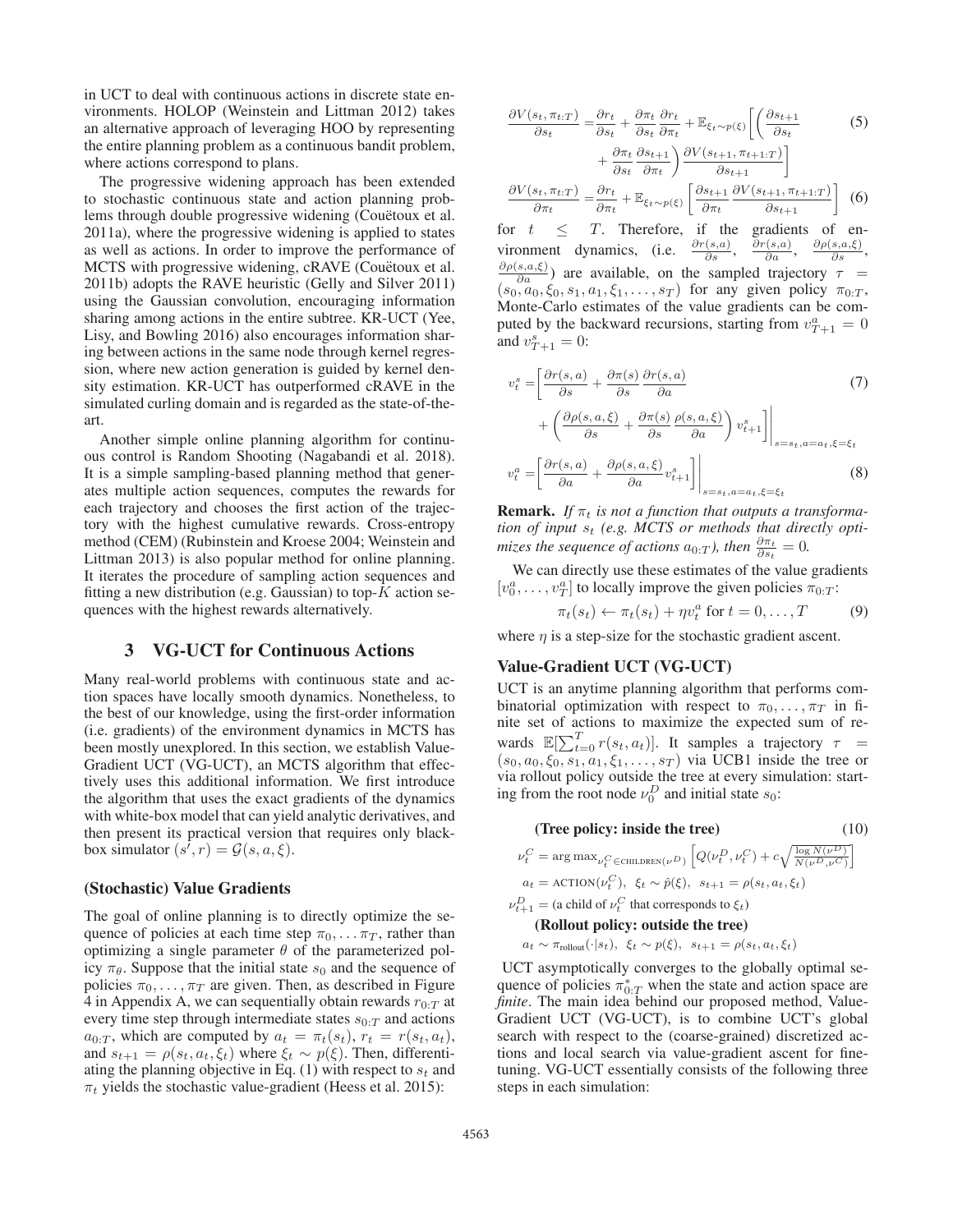function  $\text{SEARCH}(s_0)$ Create a root node  $\nu^D$ . repeat SIMULATE $(s_0, \nu^D, 0)$ until TIMEOUT()  $\nu^{\scriptscriptstyle C} \leftarrow \arg\max\nolimits_{\nu^{\scriptscriptstyle C} \in \text{CHILDREN}(\nu^{\scriptscriptstyle D})} Q(\nu^{\scriptscriptstyle D},\nu^{\scriptscriptstyle C})$  $a^* \leftarrow$  ACTION $(\nu^C)$ <br>**return**  $a^*$ return  $a^*$ <br>end function function SIMULATE $(s, \nu^D, t)$ if  $t =$  (planning horizon T) then return  $\left[0, \emptyset, \emptyset\right]$ d if end if  $[\nu^C, a,$  rollout]  $\leftarrow$  SELECTACTION(s,  $\nu^D, c$ )  $[\nu^{D'},\xi] \leftarrow$ SAMPLENOISE $(\nu^D, \nu^C)$ <br> $[r, s'] \leftarrow G(s, a, \xi)$  $[r, s'] \leftarrow \mathcal{G}(s, a, \xi)$ <br>if rollout then if rollout then  $[R', \{a_{t+1:T}\}, \{\xi_{t+1:T}\}] \leftarrow \text{ROLLOUT}(s', t+1)$ else  $[R', \{a_{t+1:T}\}, \{\xi_{t+1:T}\}] \leftarrow \text{SIMULATE}(s', \nu^{D'}, t + 1)$ <br>d if end if  $R \leftarrow r + R'$  $R \leftarrow r + R'$ <br> $N(\nu^D) \leftarrow N$  $N(\nu^D) \leftarrow N(\nu^D) + 1$ <br> $N(\nu^D, \nu^C) \leftarrow N(\nu^D)$  $N(\nu^D, \nu^C) \leftarrow N(\nu^D, \nu^C) + 1$  $Q(\nu^D, \nu^C) \leftarrow Q(\nu^D, \nu^C) + \frac{R - Q(\nu^D, \nu^C)}{N(\nu^D, \nu^C)}$  $\mathbb{Q}(v^+, v^-) \leftarrow \mathbb{Q}(v^-, v^-) + \frac{\overline{N(v^D, v^C)}}{\overline{N(v^D, v^C)}}$ <br>
// After simulation, perform value-gradient ascent. for  $j = 1, \ldots, m$  do  $\tilde{a}^j \leftarrow a + \epsilon e_j$  $[g]_j = (RETURN(s, {\tilde{a}}^j, a_{t+1:T}), {\xi, \xi_{t+1:T}}) - R)/\epsilon$  (Eq. (12)) end for  $\text{ACTION}(\nu^C) \leftarrow \text{ACTION}(\nu^C) + \eta g \text{ // } a \text{ remains same.}$  $\text{ACTION}(\nu^C)$  is clipped within:  $\{\hat{a} \in \mathcal{A} : \|\hat{a} - \text{INIT-ACTION}(\nu^C)\| \leq \Delta\}$ return  $\left[ R, \{a, a_{t+1:T}\}, \{\xi, \xi_{t+1:T}\} \right]$ <br>d function end function

**function** SELECTACTION(s,  $\nu^D$ , c)<br> **if**  $|N(\nu^D)^{\alpha}| > |CHILDERN(\nu^D)^{\alpha}|$ **if**  $\lfloor N(\nu^D)^{\alpha} \rfloor \geq |\text{CHILDREN}(\nu^D)|$  **then**<br>Create a new chance node  $\nu^C$ Create a new chance node  $\nu^C$ Add  $\nu^C$  to CHILDREN $(\nu^D)$  $a \sim \pi_{\text{sampler}}(\cdot | s)$  $\text{ACTION}(\nu^C) \leftarrow a, \text{INIT-ACTION}(\nu^C) \leftarrow a$  $N(\nu^D, \nu^C) \leftarrow 0, Q(\nu^D, \nu^C) \leftarrow 0$  $rollout \leftarrow true$ else  $\nu^C \leftarrow \arg \max_{\nu^C \in \text{CHILDER}(v^D)} Q(\nu^D, \nu^C) + c \sqrt{\frac{\log N(\nu^D)}{N(\nu^D, \nu^C)}}$  $a \leftarrow$  ACTION $(\nu^C)$  $rollout \leftarrow false$ end if return  $[\nu^C, a,$  rollout] end function function  $S$ <sup>AMPLENOISE( $\nu^D$ ,  $\nu^C$ )</sup> if  $|N(\nu^D, \nu^C)|^{\beta} \geq |\text{CHILDREN}(\nu^C)|$  then Create a new decision node  $\nu^{D}$ Add  $\nu^{D}$  to CHILDREN $(\nu^C)$ NOISE $(\nu^{D\prime}) \leftarrow p(\xi)$  and  $N(\nu^{D\prime}) \leftarrow 0$ else  $\nu^{D'} \leftarrow$  (least visited node in CHILDREN $(\nu^C)$ )<br>d if end if  $\xi \leftarrow \text{NOISE}(\nu^{D'})$ <br>return  $\lceil \nu^{D'} \rceil$ return  $[\nu^{D \prime}, \xi]$ d function end function function ROLLOUT $(s, t)$ if  $t =$  (planning horizon T) then return  $\left[0, \emptyset, \emptyset\right]$ d if end if  $a \sim \pi_{\text{rollout}}(\cdot | s)$  and  $\xi \sim p(\xi)$  $[r, s'] \leftarrow \mathcal{G}(s, a, \xi)$ <br> $[R' \ \{a_{t+1}, r\} \ \{\xi_{t+1}\}$  $[R', \{a_{t+1:T}\}, \{\xi_{t+1:T}\}] \leftarrow \text{ROLLOUT}(s', t+1)$ <br>  $B \leftarrow r + B'$  $R \leftarrow r + R'$ return  $[R, \{a, a_{t+1:T}\}, \{\xi, \xi_{t+1:T}\}]$ end function

- 1. Sample a trajectory  $\tau = (s_0, a_0, \xi_0, s_1, a_1, \xi_1, \ldots, s_T)$ via UCT. Eq. (10)
- 2. Compute Monte-Carlo estimate of the value gradients  $v_{0:T}^a$  w.r.t. the sampled  $\tau$ . (Eq. 7-8)
- 3. Update  $\pi_{0:T}$  via gradient ascent: ACTION $(\nu_c^C)$   $\leftarrow$  ACTION $(\nu_c^C)$  +  $\omega_c^a$   $\forall t$  (Eq. (0))) ACTION $(\nu_t^C) + \eta v_t^a$ ,  $\forall t$  (Eq. (9)))

The first UCT step generates a tree-guided trajectory while exploring the combinatorial space of finite (coarsegrained) actions. Using the sampled trajectory, we then locally fine-tunes the trajectory-generating policies  $\pi_t$  (i.e. the actual action  $\Delta \text{CTION}(v_t^C)$  stored at each node  $v_t^C$ ) in the direction of maximizing the expected cumulative rewards direction of maximizing the expected cumulative rewards. By combining UCT search and gradient-based fine-tuning, we can expect to overcome both local optima problem in gradient-based method and coarse-grained solution problem in tree search.

However, care must be taken when we update ACTION $(\nu_c^C)$  via value-gradient ascent in the chance<br>node since the slight perturbation of the action can have node since the slight perturbation of the action can have potentially large impact on the future trajectory in the

subtree. If the influence by action perturbation is severely large, then there is a risk that information accumulated in the tree becomes invalid. Fortunately, we can show that this influence is bounded by the degree of action perturbation and the Lipschitz continuity of the environment dynamics.

Theorem 1. *Assume transition function is induced by a Lipschitz model class (Asadi, Misra, and Littman 2018)* <sup>Φ</sup>g*, and reward function is Lipschitz continuous. If two Lipschitz policies*  $\pi_{0:T}$  *and*  $\hat{\pi}_{0:T}$  *are*  $\Delta$ *-close, i.e.*  $\sup_{t,s} d(\pi_t(s), \hat{\pi}_t(s)) \leq \Delta$ , then for all s<sub>0</sub>, the gap between two value functions are bounded by  $\Delta$ . *two value functions are bounded by* Δ*:*

$$
|V(s_0, \pi_{0:T}) - V(s_0, \hat{\pi}_{0:T})| \le L_v \Delta
$$

*where*  $L_v = L_r \left( 1 + T + \frac{L_a (1 + L_\pi)}{1 - L_s} \right)$  $1-L_s$  $\left(T - \frac{L_s(1 - L_s^T)}{1 - L_s}\right)$  $1-L_s$  *,*  $L_s$ ,  $L_a$  are Lipschitz constants for transition function,  $L_r$  is<br>a Lipschitz constant for reward function, and L, is a Lips. *a Lipschitz constant for reward function, and*  $L_{\pi}$  *is a Lipschitz constant for policy.*

*Proof.* Details on the definitions, assumptions and the proofs are in Appendix B.  $\Box$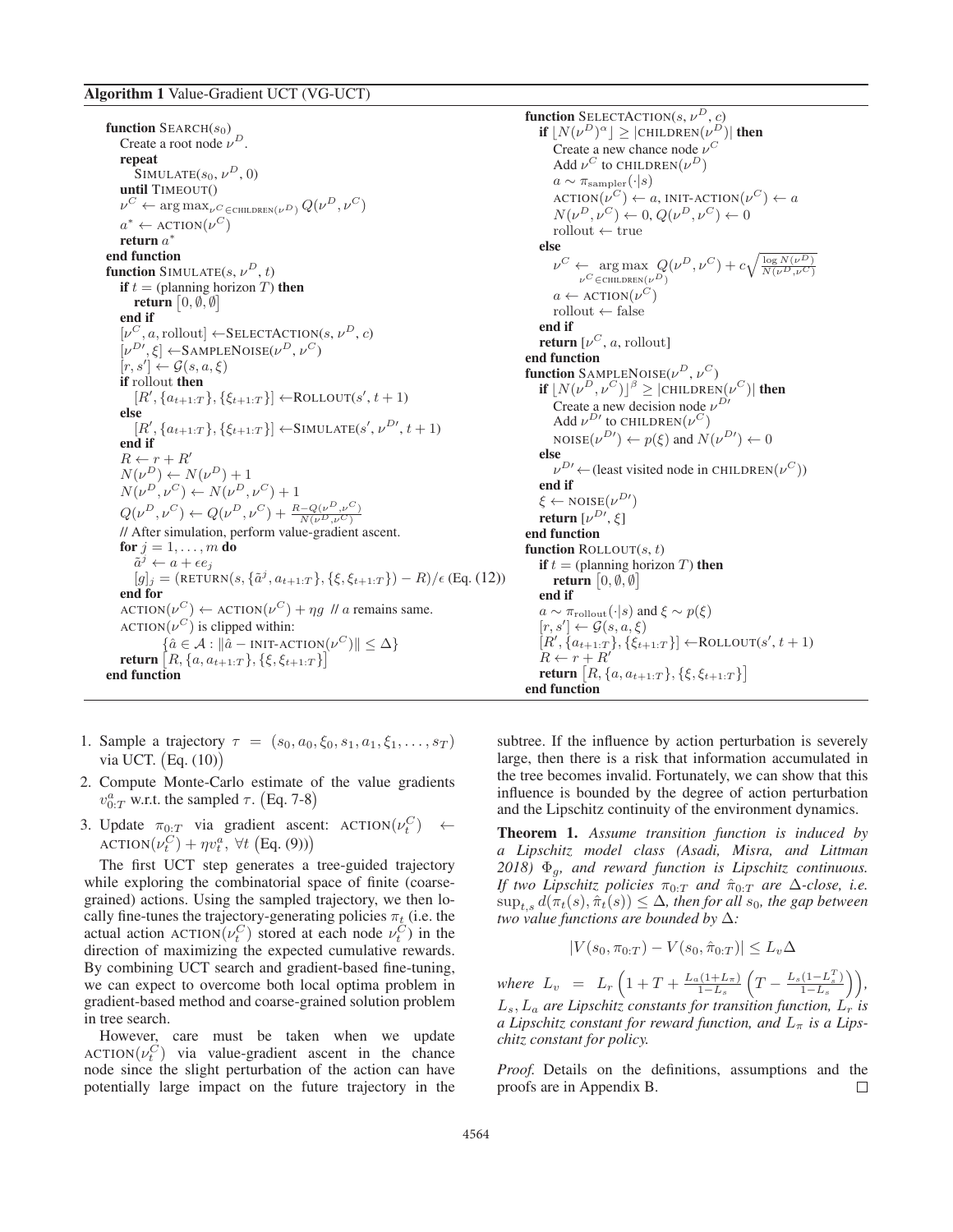By Theorem 1, we can guarantee that the degree of the change of average rewards to be stored in each node is bounded by  $L_v \Delta$  when we confine the maximum perturbation of  $\text{ACTION}(\nu^C)$  from the initially generated value INIT-ACTION( $\nu^C$ ) by  $\Delta$ . Therefore, we additionally introduce the following procedure for the stability of the tree search, which restricts actions to be improved only within the  $\Delta$ -bounded region.

4. Clip ACTION
$$
(\nu_t^C)
$$
 within  $\{a \in A$  :  
\n $d \left( \text{INIT-ACTION}(\nu_t^C), a \right) \leq \Delta \} \ \forall t$ 

Here, we can further show that under some assumptions detailed in Appendix C, VG-UCT asymptotically improves the best sequence of actions toward the maximally achievable rewards within  $\Delta$ -bounded region, despite the possibly occasional negative updates (Theorem 2 in Appendix C).

### VG-UCT with Finite Differences

The vanilla VG-UCT introduced in Section 3 requires additional  $O(n^2 + nm)$  computational time at each time-step for matrix-multiplication (Eq. (7-8)) in order to obtain valuegradients  $v_{0:T}^a$ . A more fundamental issue in VG-UCT is<br>that it requires white-box model of the transition function a that it requires *white-box* model of the transition function ρ and reward function r to compute  $\left[\frac{\partial \rho}{\partial s}, \frac{\partial \rho}{\partial a}, \frac{\partial r}{\partial s}, \frac{\partial r}{\partial a}\right]$ , which is usually not accessible. In contrast, existing MCTS methods usually not accessible. In contrast, existing MCTS methods work only with the black-box simulator  $(s', r) \sim \mathcal{G}(s, a)$ .

One way to circumvent the need for a (gradient-yielding) white-box model is to use *finite differences*,

$$
\left[\frac{\partial f(x)}{\partial x}\right]_j \approx \frac{f(x + \epsilon e_j) - f(x)}{\epsilon} \tag{11}
$$

where  $e_i$  is an one-hot vector whose j-th value is one, and  $\epsilon$  is a small number, e.g. 10<sup>-7</sup>. It only requires evaluating the function, thus we can approximate the Jacobians of the dynamics using a black-box forward simulator  $\rho$  and r on the sampled trajectory  $\tau = (s_0, a_0, \xi_0, s_1, a_1, \xi_1, \ldots, s_T)$ using the finite differences. Then, we can apply approximate  $\left[\frac{\partial \rho}{\partial s}, \frac{\partial \rho}{\partial a}, \frac{\partial r}{\partial s}, \frac{\partial r}{\partial a}\right]$  to Eq. (7-8) for computing valuegradients. However, while this approach is applicable, it requires  $O(n^2+nm)$  times more queries to the black-box simulator at every time step. Given that the forward-simulation of physical simulators is usually the main bottleneck of the overall search procedure, this approach is infeasible for *online* planning in high-dimensional state space with a very limited search time.

Thus, we take instead a more direct approach to obtaining value gradients  $[v_0^a, \ldots, v_T^a]$ , which circumvents estimating<br>Lacobian of the dynamics Let RETURN( $s_t$ ,  $\{a_{t,T}\}$ ,  $\{f_{t,T}\}$ ) Jacobian of the dynamics. Let RETURN( $s_t$ ,  $\{a_{t:T}\}, \{\xi_{t:T}\}\$ ) be the sum of rewards with respect to the initial state  $s_t$  and a sequence of actions  $\{a_{t:T}\}\$  and noises  $\{\xi_{t:T}\}\$ :

$$
RETURN(s_t, \{a_{t:T}\}, \{\xi_{t:T}\}) = \sum_{k=t}^{T} r(s_k, a_k)
$$
  
s.t.  $s_{k+1} = \rho(s_k, a_k, \xi_k)$ ,

which is a deterministic function of the given inputs. Then,

the value gradient can be computed by<sup>1</sup>

$$
[\tilde{v}_t^a]_j = \left(\text{RETURN}(s_t, \{a_t + \epsilon e_j, a_{t+1:T}\}, \{\xi_{t:T}\})\right)
$$
(12)  
- RETURN $(s_t, \{a_{t:T}\}, \{\xi_{t:T}\})$  $)/\epsilon$ 

for all  $j = 1, ..., m$ , where  $\tilde{v}_t^a$  becomes equivalent to  $v_t^a$  in Eq. (8) as  $\epsilon \to 0$ Eq. (8) as  $\epsilon \to 0$ .

Complexity The additional time complexity and the number of additional queries to the simulator of Eq. (12) is now  $O((T-t)m)$ . Here, note that  $\tilde{v}_t^a$  does not depend<br>on the past or future value-gradients unlike Eq. (8) thus on the past or future value-gradients unlike Eq. (8), thus their computations are fully parallelizable for each time step. When fully parallelized, the overall complexity of Eq. (12) is  $O(Tm)$  whereas Eq. (7-8) requires  $O(T(n^2 + nm))$ . The final pseudo-code of VG-UCT using Eq. (12) is described in Algorithm 1.

# 4 Experiments

In this section, we compare the performance of VG-UCT with those of representative set of other online planning algorithms for continuous action spaces: (1) UCT with progressive widening (UCT), (2) Kernel Regression UCT (KR-UCT) (Yee, Lisy, and Bowling 2016), (3) Grad-MPC (Camacho and Alba 2013), a simple gradient-based MPC that randomly initializes actions  $a_{0:T}$  and then updates them via value-gradient ascent using Eq. (12), (4) Cross-Entropy Method (CEM) (Weinstein and Littman 2013), (5) Uniform Random Shooting (Uniform-RS) (Nagabandi et al. 2018), (6) Hierarchical Open-Loop Optimistic Planning (HOLOP) (Weinstein and Littman 2012). For UCT and VG-UCT, the new actions are sampled uniformly from the entire action space when performing progressive widening, unless otherwise noted. Detailed experimental settings are provided in Appendix D.

### Illustrative 2D Example

We first show how the combination of UCT search (global but coarse-grained) and gradient-based optimization (local but fine-grained) can effectively work together in a smooth dynamical system. We use an illustrative example shown in Figure 1. This is a three-step planning problem, where the initial state is  $s_0 = (1, 1)$ , the action space is  $A =$  $[0, 2] \times [0, 2] \subset \mathbb{R}^2$ , and  $\rho(s, a, \xi) = s + a + \xi$  where  $\xi \sim \mathcal{N}(0,(0.03)^2I)$ . As described in Figure 1, in order to achieve the maximal reward, the agent should reach the goal at (5, 5) colored in red very precisely, while avoiding the negative reward regions colored in blue.

As can be seen in Figure 1, the VG-UCT agent was the only one that was able to arrive at the goal very accurately within the search time limit. UCT can only explore the

<sup>&</sup>lt;sup>1</sup>Here, the central difference is also applicable, but it requires more queries to the simulator than the forward difference. In Eq. (12), RETURN( $s_t$ ,  $\{a_{t:T}\}, \{\xi_{t:T}\}\$ ) is obtained during UCT rollout, and forward difference can reuse it. We tested the the central difference too, but the results were almost identical to those of forward difference under the same number of simulation (but twice the wall clock time).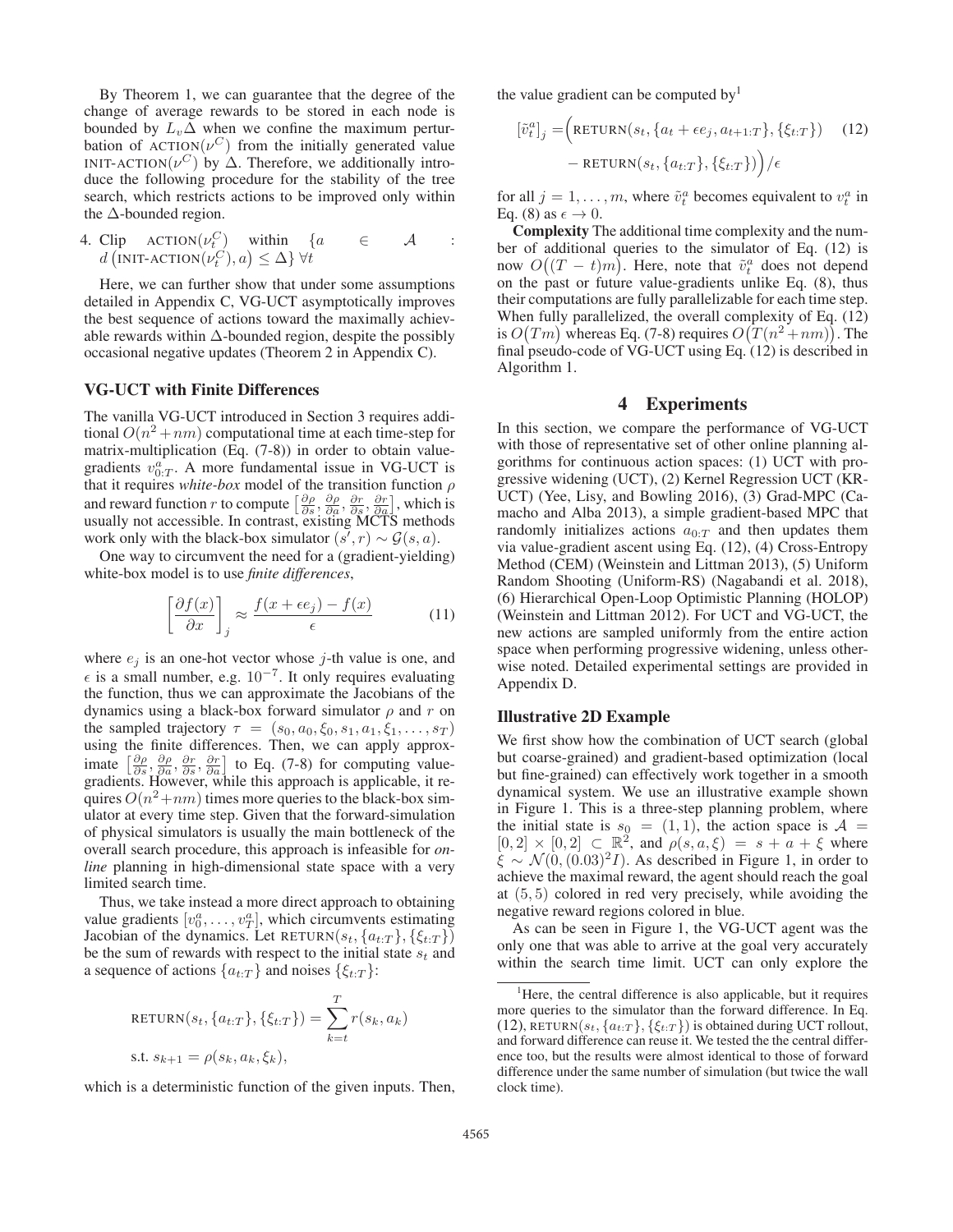

Figure 1: An illustrative example that requires planning to explore beyond blue regions and choose actions precisely. Each row shows the trajectory of the algorithms for each time step under the search time limit of 0.1 second. Each green dot represents the current position of each agent executed with different random seed, and each black line represents its trajectory. In this example, VG-UCT agent was most accurate in arriving at the goal location within the search time limit.



Figure 2: The results of four stochastic continuous control benchmarks. For each figure, the x-axis denotes the search time for action selection (seconds), and the y-axis represents the sum of rewards during 200 time steps for Pendulum and Acrobot, 50 steps for Reacher-v2, and 100 steps for Pusher-v2. The errorbars indicate  $1.96 \times$  (standard error).

(coarsely) discretized actions, thus it is very difficult to reach the goal precisely within short search time limit. Similarly, Uniform-RS had difficulty to reach the goal exactly since it uses sequences of randomly sampled actions. CEM often suffers from bad local minima if the sampled trajectories at the first iteration are not close enough to the goal. HOLOP generates plan by recursively splitting up the  $(T \times m)$ dimensional solution space for  $a_{0:T}$ . In order to get sufficiently high resolution for the discretized space, it required exponentially many simulations with respect to  $T \times m$ . On the other hand, Grad-MPC failed to overcome the bad local optima. If the initial sequence of actions  $a_{0:T}$  was not good enough, it tended to stay at  $s_0$  or not improved at all due to lack of gradient signal almost everywhere. VG-UCT shows the best performance by choosing a roughly good sequence of actions through UCT and fine-tuning it through value gradients.

### Continuous Control Benchmark Tasks

Realistic experiments were conducted on four *stochastic* variants of continuous control tasks: Pendulum (continuous action version), Acrobot (continuous action version), Reacher and Pusher from the OpenAI Gym environment (Brockman et al. 2016; Todorov, Erez, and Tassa 2012), ranging from low-dimensional control problem ( $n =$  2,  $m = 1$ ) to high-dimensional control problem ( $n = 22$ ,  $m = 7$ ). The reward functions of Pendulum and Acrobot were defined in the form of

$$
r(s) = \exp(-\|\mathbf{x} - \mathbf{x}_{\text{goal}}\|^2 / \sigma) - 1
$$

as in (Deisenroth and Rasmussen 2011), where x is the current position of the tip, and  $\mathbf{x}_{goal}$  is the position of the upright tip. In all tasks, we injected Gaussian white noise to the action and the state, before and after the deterministic forward simulation, in order to make the transition stochastic. Other settings regarding the dynamics remained the same as in OpenAI Gym.

In Figure 2, we summarize experimental results of our methods (VG-UCT, VG-KR-UCT) and the baseline algorithms <sup>2</sup> . VG-KR-UCT is our extended version of KR-UCT that integrates our core idea on updating action particles

<sup>2</sup> Though the main focus of the paper is *online planning* using a small amount of search time with a black-box simulator, we also report the result of Soft-Actor Critic (SAC) (Haarnoja et al. 2018) trained for a very long time, i.e. 10 million steps for relative performance comparison. We also report the results of a simple iLQG given 10 seconds of search time per decision, but note that it requires Jacibian/Hessian of the dynamics. Estimating Jacobian/Hessian via finite differences requires  $O(n + m)/O(n^2 +$  $nm + m<sup>2</sup>$  queries to the black-box simulator.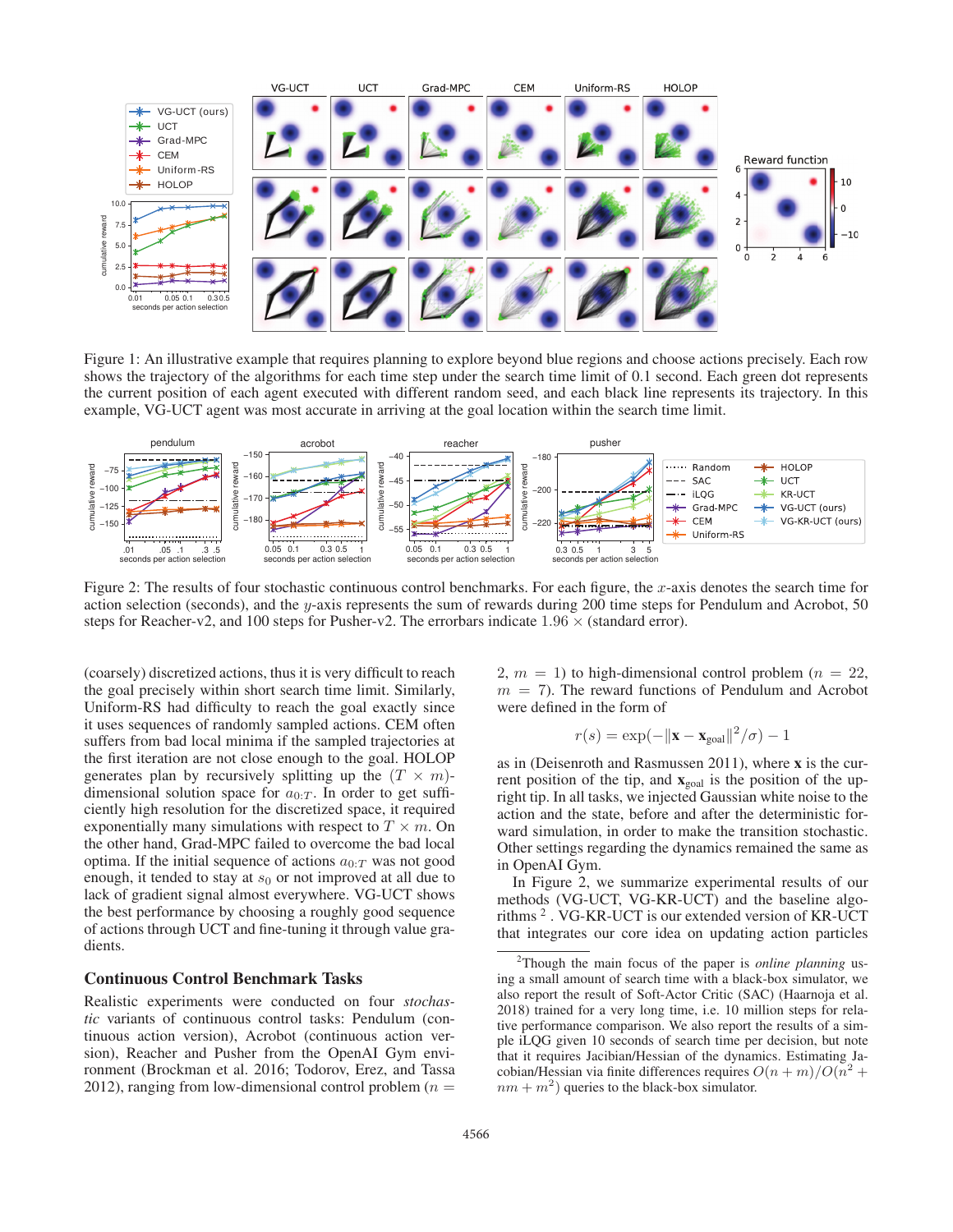

Figure 3: The result of reinforcement learning via MCTS on four stochastic continuous control benchmarks. The  $x$ -axis denotes training epochs that correspond to 5 episodes, and the  $y$ -axis represents the sum of rewards during 200 time steps for Pendulum and Acrobot, 50 steps for Reacher, and 100 steps for Pusher. The shades in the plots indicate  $1.96 \times$  (standard error). The search times for MCTS planners are given 0.05s for Pendulum, Acrobot and Reacher, and 1s for Pusher. The dotted line show the performance of SAC trained with 10 million steps.

via value-gradient ascent (Eq. (12)), and its pseudo-code is provided in Appendix E. As can be seen in the figure, VG-UCT (and VG-KR-UCT) outperforms other baselines, which highlights the effectiveness of VG-UCT that combines global exploration and local fine-tuning. Other algorithms such as UCT, Uniform-RS, and HOLOP suffer from crude discretization and thus their control from planning was not accurate enough to obtain large rewards. In addition, CEM, HOLOP, and Uniform-RS are *open-loop* planning algorithms, which can lead to sub-optimal action in stochastic dynamics even if an infinite amount of time is given (Weinstein and Littman 2012). The performance of Grad-MPC is heavily affected by the initial location of the actions. Using KR-UCT (without value gradients) helped improve the performance of MCTS in some tasks via information sharing among similar actions and guiding action generation via kernel density estimation, but improvement was marginal since it could not fundamentally resolve coarse-grained discretization of the action space.

### MCTS as a Policy Improvement Operator

As suggested by Silver et al. (2017), MCTS can be used as a powerful policy improvement operator for reinforcement learning. It is clear that trajectories  $\tau$  =  $\{s_0, a_0, r_0, s_1, a_1, r_1, \ldots\}$ , which are generated from the MCTS search guided by some policy  $\pi$  (i.e. used for sampling actions in intermediate nodes and rollouts), will have higher rewards compared to those generated by the direct execution of  $\pi$ . This idea can be adopted in VG-UCT to further improve its performance.

Specifically, we iteratively employ following procedures to improve the quality of new action particle proposals in MCTS:

1. Using the current stochastic policy  $\pi_{\theta}$  parameterized by  $\theta$  as the proposal distribution for generating new action particles and for rollout in MCTS, collect trajectories  $\tau^{(0)}, \tau^{(1)}, \dots$ , where

$$
\tau^{(i)} = \{s_0^{(i)}, a_0^{(i)}, s_1^{(i)}, a_1^{(i)}, \ldots\}
$$

is the i-th trajectory collected from the environment.

2. Update the policy parameter  $\theta$  by maximizing the loglikelihood

$$
\arg \max_{\theta} \sum_{i} \sum_{t=0}^{\lvert \tau^{(i)} \rvert} \log \pi_{\theta}(a_t^{(i)} | s_t^{(i)}),
$$

which corresponds to the behavioral cloning of the MCTS-improved policy.

In the above scheme, the performance improvement rate of the policy  $\pi_{\theta}$  would reflect the performance of search.

For this set of experiments, we use Gaussian policies  $\mathcal{N}(a|\mu_{\theta}(s), \text{diag}(\sigma_{\theta}^2))$  with state-independent covariance<br>for VG-UCT and UCT The state-dependent parameterized for VG-UCT and UCT. The state-dependent parameterized mean  $\mu_{\theta}$  is represented as a neural network with two hidden layers, where each hidden layer uses 64 tanh activation units. We use the learned policy network as both an action sampler and a rollout policy for MCTS.

In Figure. 3, we present the learning curves of MCTS algorithms when they were adopted as policy improvement operator to the policy network that guides search. VG-UCT significantly outperforms UCT in all four stochastic continuous control tasks. These are mainly due to the coarse action selection made by UCT, which turns out to have a negative impact on policy improvement, compared to VG-UCT.

### 5 Conclusion

We presented VG-UCT, an online MCTS algorithm for continuous action spaces, which combines traditional MCTS with local fine-tuning of action particles via value-gradient ascent. Our approach circumvents estimating Jacobian of the dynamics and directly approximate the value-gradient using a finite-difference method, which only requires black-box simulator. Our experimental results show that VG-UCT outperforms the existing MCTS methods and strong baselines for continuous action spaces over various tasks.

As for future work, we can use both policy and value networks to further improve the performance of VG-UCT. By training a value function network, we would obtain an actor-critic-like method that can yield value-gradients without calls to the black-box simulator. This can potentially reduce the variance of value-gradients induced by the stochastic nature of rollout policy and transition while improving the search efficiency by lowering the number of queries to the black-box simulator, which is the main bottleneck of search.

#### Acknowledgments

This work was supported by the National Research Foundation (NRF) of Korea (NRF-2019M3F2A1072238 and